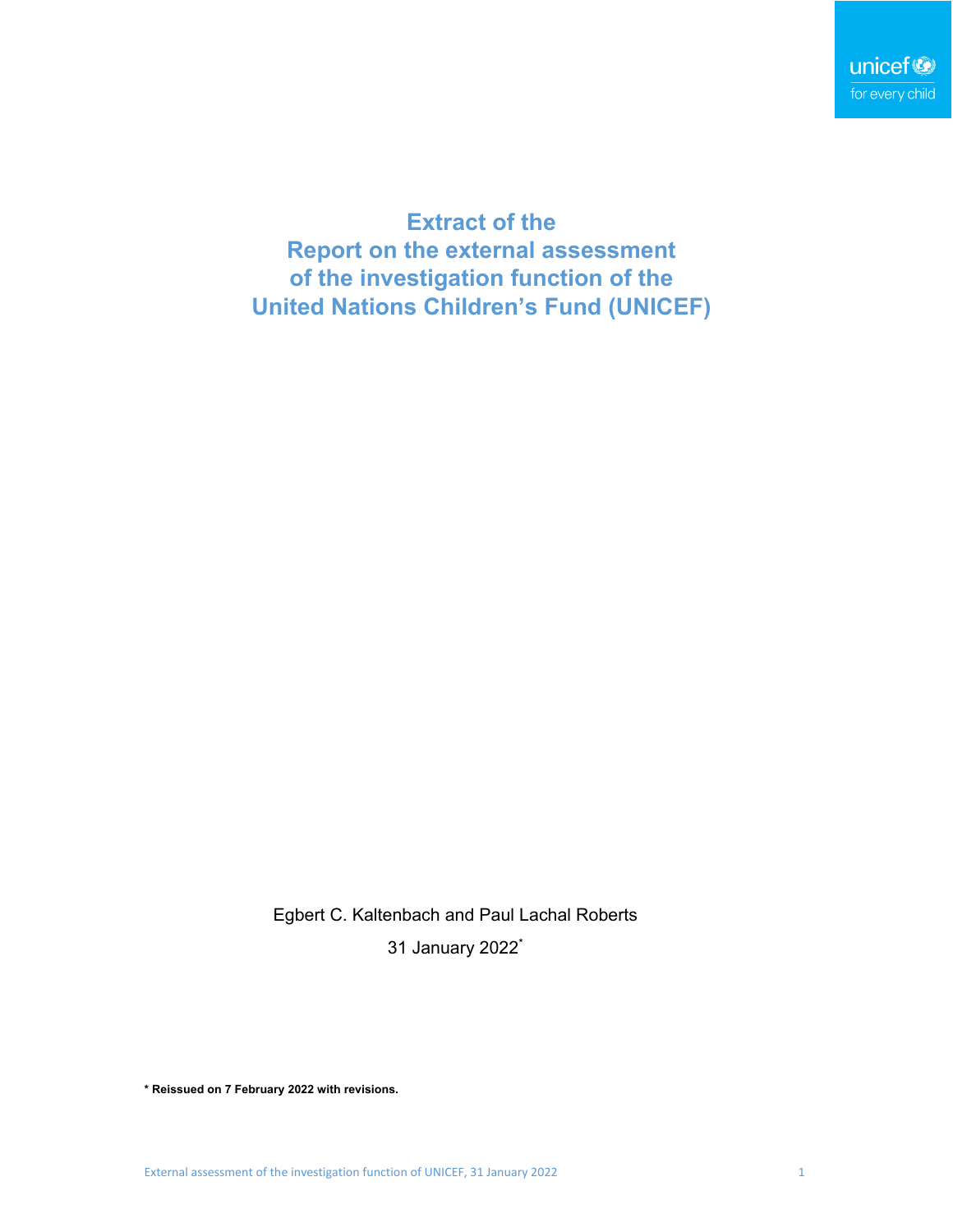# **Executive summary**

At the request of the Director of the Office of Internal Audit and Investigations (OIAI) of the United Nations Children's Fund (UNICEF) and as required by the Charter of OIAI, we conducted, between September and December 2021, an external assessment of UNICEF's investigation function. In accordance with our Terms of Reference, the assessment focused on the investigation function managed by OIAI during the period 1 January 2019 to 30 September 2021.

**Based on our review, we conclude that, overall, the investigation function, as managed by OIAI, is in conformity with generally accepted standards for investigations in international organizations as reflected in the Uniform Principles and Guidelines for Investigations.** 

**We further conclude that the investigation function, as managed by OIAI, complies with the Charter of OIAI and with other UNICEF Legislative Instruments.** 

**The investigative work performed by OIAI is perceived by stakeholders as fair and competent and the interaction was described as constructive and effective.** 

**During the review period and under new leadership, OIAI's investigation function has shown impressive enhancements of its procedures, practices and outputs, which would not have been possible without the significant increase in resources provided to OIAI in recent years.** 

**We consider that the investigation work, mandate, structures, procedures and practices of OIAI compare favourably with other investigative offices in the United Nations (UN) system.** 

**Notwithstanding this overall positive assessment, there is potential for further improvement and the report makes a total of 19 recommendations in that regard.** 

### **Our review identified the following key issues:**

- $\triangleright$  OIAI's portfolio and use of resources is still dominated by allegations of misconduct against UNICEF staff members, whereas investigations into wrongdoing involving UNICEF vendors and implementing partners play only a secondary role.
- $\triangleright$  The amount of undetected and unreported fraud losses in UNICEF is likely to be significant and the number of fraud and corruption cases reaching OIAI is statistically improbable.
- $\triangleright$  The current vendor review process and the legal and policy framework applicable to implementing partners do not ensure that all allegations of fraud and corruption by vendors and implementing partners are assessed and investigated by OIAI.
- $\triangleright$  Substantial investigative resources are absorbed by initial assessments of numerous cases of alleged prohibited conduct other than sexual harassment, which do not require nor deserve investigative activities and could be addressed by management intervention. Far too often, managers and staff see OIAI as the first responder for workplace grievances while, in most cases, investigation should be the recourse of last resort.
- $\triangleright$  Contrary to the relevant General Assembly resolution, no case of alleged criminal conduct by UNICEF staff has been referred to national authorities in the last decade.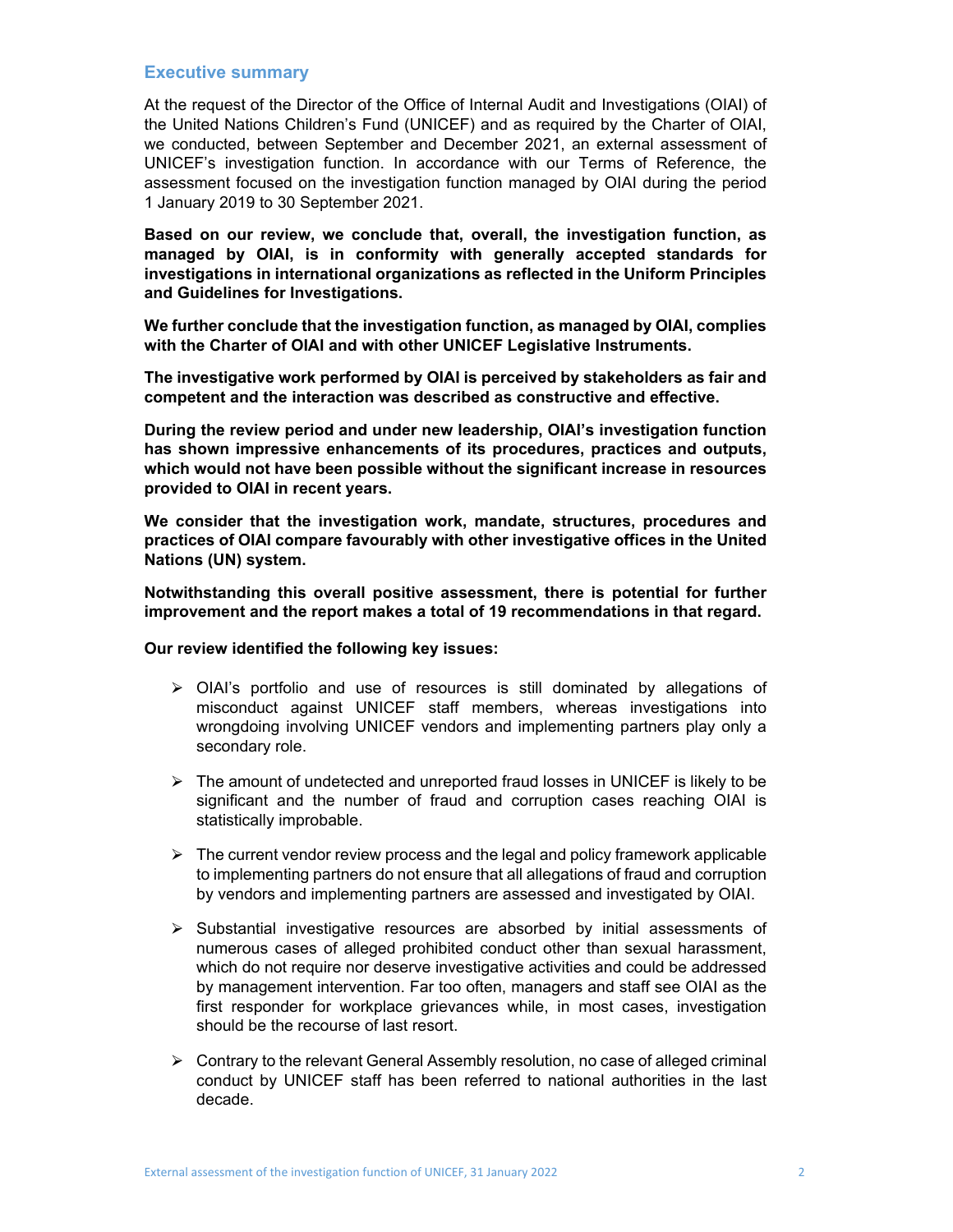- $\triangleright$  There is no systematic follow-up and reporting on the implementation of recommendations emanating from investigations.
- $\triangleright$  While the number of professional investigators is comparable to the investigative offices of comparator organizations, the non-post budget has not seen any increase, severely limiting OIAI's ability to undertake essential investigation travel.
- $\triangleright$  The delineation of responsibilities between the two Investigation Operations Units is not clear and Budapest as a location for an Investigation Unit away from Headquarters does not reflect the caseload and the regions from which it emanates.

# **The following key recommendations aim at addressing those issues:**

- $\triangleright$  Expedite the launch of the web-based reporting system and actively promote its use as the primary channel for reporting allegations of misconduct (Rec. 2).
- $\triangleright$  Set more ambitious targets for the Key Performance Indicators on timeliness of investigations, especially for the completion of initial assessments (Rec. 6).
- $\triangleright$  Establish a structured process for following up and reporting on the implementation of recommendations emanating from assessments and investigations (Rec. 8).
- $\triangleright$  Submit all suitable cases, where the investigation finds criminal conduct of a serious nature, to the General Counsel for consideration of referral to national authorities (Rec. 10).
- $\geq$  Take a more active and direct role in investigating allegations of fraud and corruption by vendors and implementing partners (Rec. 11).
- $\triangleright$  Explore options, including policy changes, for early closure and/or referral of those complaints of prohibited conduct which do not require investigative intervention or for which other recourse mechanisms have not yet been exhausted (Rec. 12).
- $\triangleright$  Expand proactive investigative activities to address the significant risks emanating from UNICEF operations, in particular in the field (Rec. 14).
- $\geq$  Seek a revision of the policy and procedures applicable to the UNICEF vendor review process in order to ensure that all cases of suspected vendor fraud are reported to OIAI for proper assessment and investigation (Rec. 15).
- $\triangleright$  Seek an increase in non-post resources to ensure investigations can be undertaken effectively, efficiently and in compliance with professional standards (Rec. 16).
- $\triangleright$  Assess the future organizational arrangements for and location of the Investigations Operations Units with a view at aligning the investigative presence with the expected caseload and the regions from which it emanates (Rec. 18).
- $\triangleright$  Introduce a system for recording and tracking time against investigative activities in order to better assess the use of investigative resources and thereby justify its resource requirements (Rec. 19).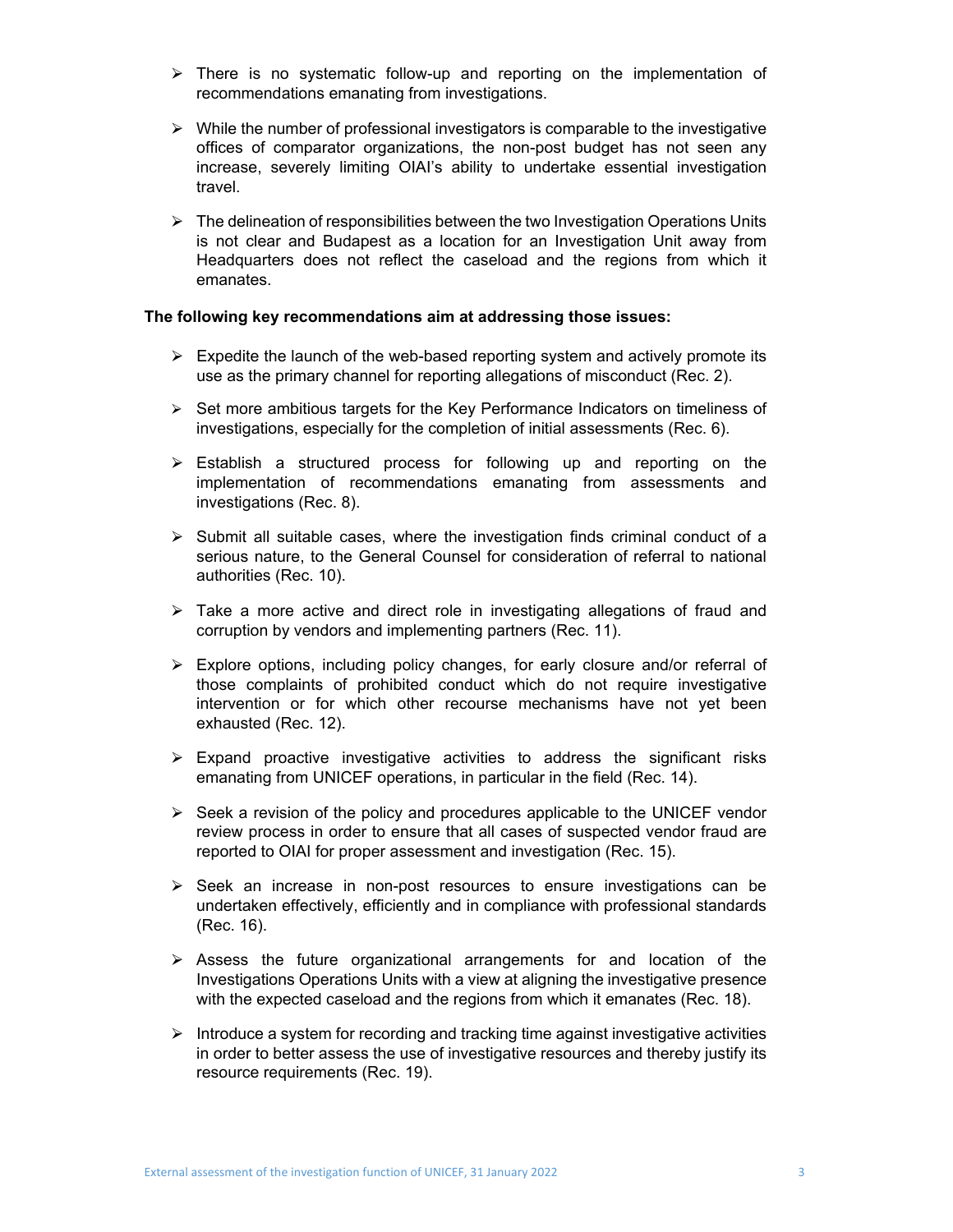# **Annex I: List of recommendations**

### **Recommendation 1:**

In order to ensure the integrity of the investigations function, while protecting its independence, OIAI should initiate an amendment to its Charter or to the UNICEF Policy on the Disciplinary Process to include more explicit provisions on the process applicable in case of allegations of misconduct against the Director of OIAI.

# **Recommendation 2:**

OIAI should expedite the launch of its web-based reporting system, in several official languages, and should actively promote its use as the primary channel for reporting allegations of misconduct.

### **Recommendation 3:**

OIAI should urge a review and revision of relevant policies and guidelines concerning channels for reporting wrongdoing with a view to ensuring consistency.

### **Recommendation 4:**

OIAI should amend and finalize its new Investigation Manual, covering also non-staff investigations.

### **Recommendation 5:**

OIAI should provide more detailed guidance on case prioritization, including a formal methodology for determining the priority of cases.

### **Recommendation 6:**

OIAI should set more ambitious targets for its Key Performance Indicators on timeliness of investigations, especially for the completion of initial assessments.

### **Recommendation 7:**

OIAI should opine, in its investigation reports, whether the facts established by the investigation constitute misconduct.

### **Recommendation 8:**

OIAI should, in coordination with the Office of the Executive Director, establish a structured process of following up and reporting on the implementation of recommendations emanating from its assessments and investigations, which may include requesting that offices responsible for acting on the recommendations report back to OIAI within a particular time period.

#### **Recommendation 9:**

OIAI should expand the use of Advisories derived from its investigative findings.

# **Recommendation 10:**

OIAI should submit all suitable cases, where the investigation finds criminal conduct of a serious nature, to the General Counsel for consideration of referral to national authorities.

#### **Recommendation 11:**

Consistent with its mandate, OIAI should take a more active and direct role in investigating allegations of fraud and corruption by vendors and implementing partners.

### **Recommendation 12:**